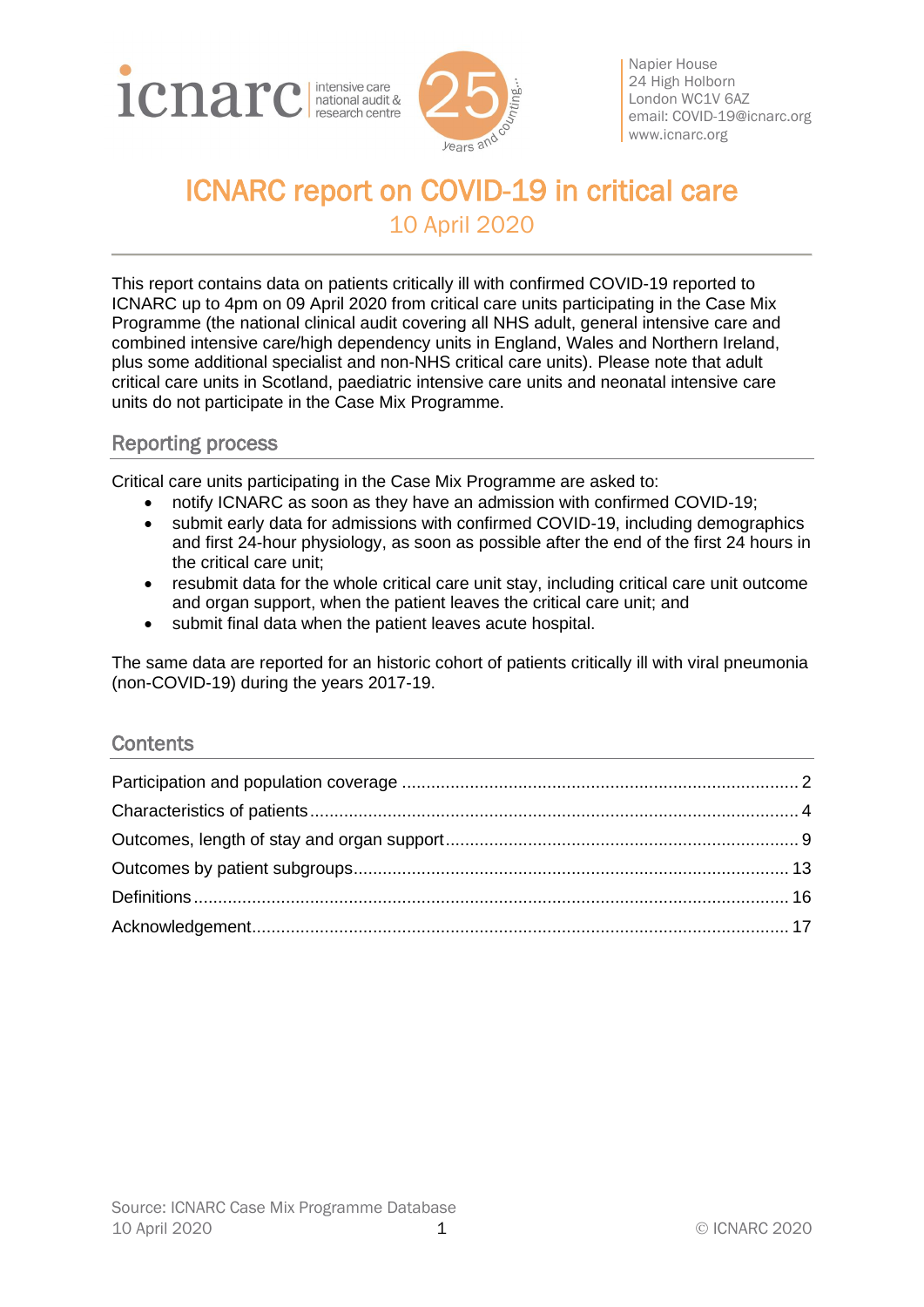<span id="page-1-0"></span>Critical care unit participation

| Total number of units:                    | 284 |
|-------------------------------------------|-----|
| Units with at least one patient notified: | 229 |
| Units with zero patients:                 | 37  |
| Units with uncertain participation:       | 18  |

#### Admissions to critical care

To date, ICNARC have been notified of 4690 admissions by critical care units in England, Wales and Northern Ireland with confirmed COVID-19, either at or after admission to critical care. Of these, early data covering the first 24 hours in the critical care unit have been submitted to ICNARC for 4292 admissions for 3883 patients [\(Figure 1](#page-1-1) and [Figure 2\)](#page-2-0). Of the 3883 patients, 871 patients have died, 818 patients have been discharged alive from critical care and 2194 patients were last reported as still receiving critical care [\(Figure 3\)](#page-2-1). The largest number of patients (1428) are being managed by the three London Operational Delivery Networks [\(Figure 4\)](#page-3-1). Please note that [Figure 2](#page-2-0) and [Figure 3](#page-2-1) are affected by a variable lag time for submission of data of about 1-3 days (shaded grey).



#### <span id="page-1-1"></span>**Figure 1 Numbers of patients with data included in this report and outstanding\***

\*24-hour data are considered outstanding where ICNARC was notified of the admission at least 48 hours previously; outcome data are considered outstanding when at least 10 days have passed from the date of admission and we have not received confirmation within the past 48 hours that the patient was still receiving critical care.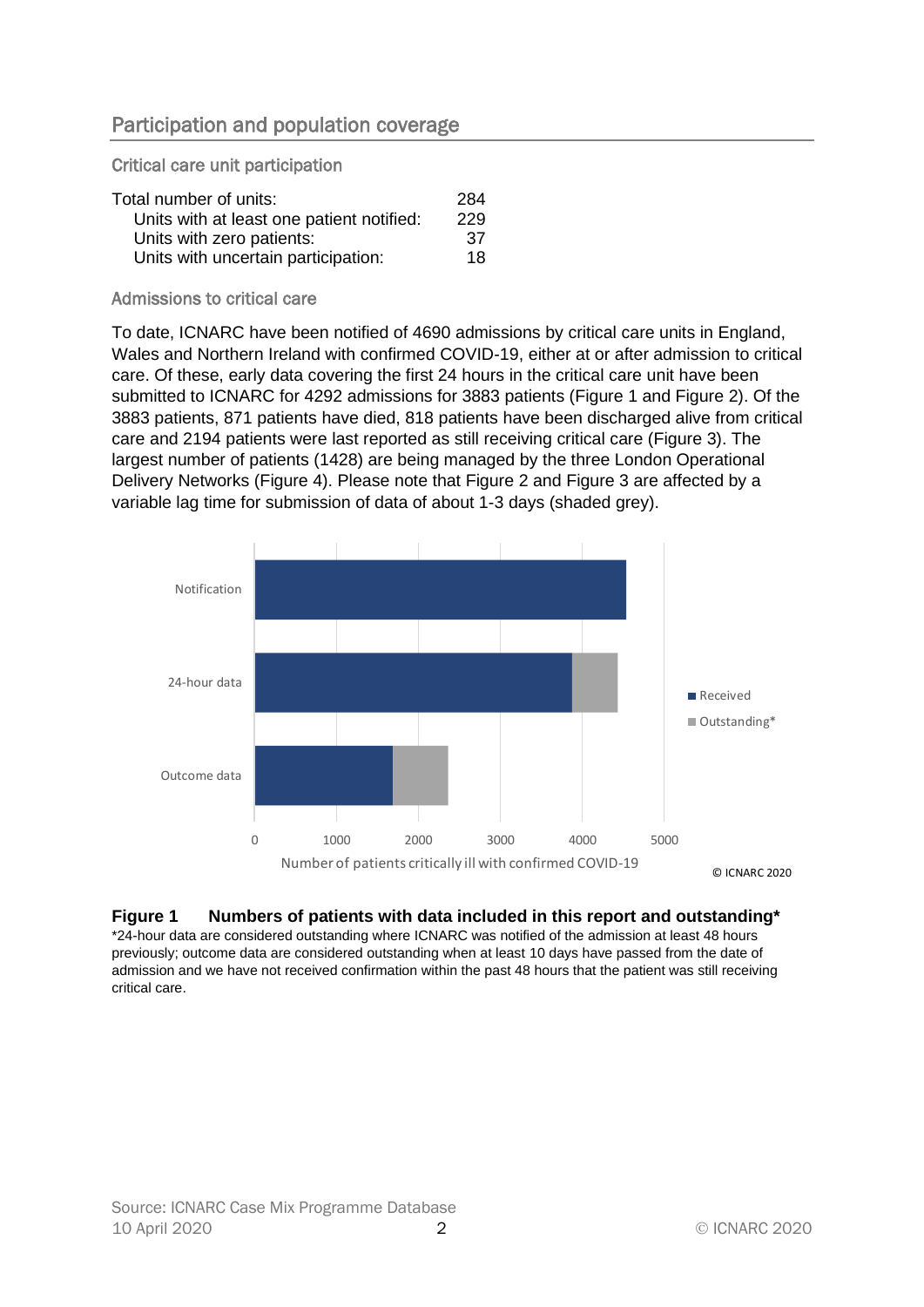

<span id="page-2-0"></span>**Figure 2 Cumulative number of patients critically ill with confirmed COVID-19 by date of notification or admission to critical care**



#### <span id="page-2-1"></span>**Figure 3 Number of patients currently critically ill with confirmed COVID-19, by date\***

\*Note: Patients for whom no outcomes have been received are assumed to remain in critical care as of 08 April 2020.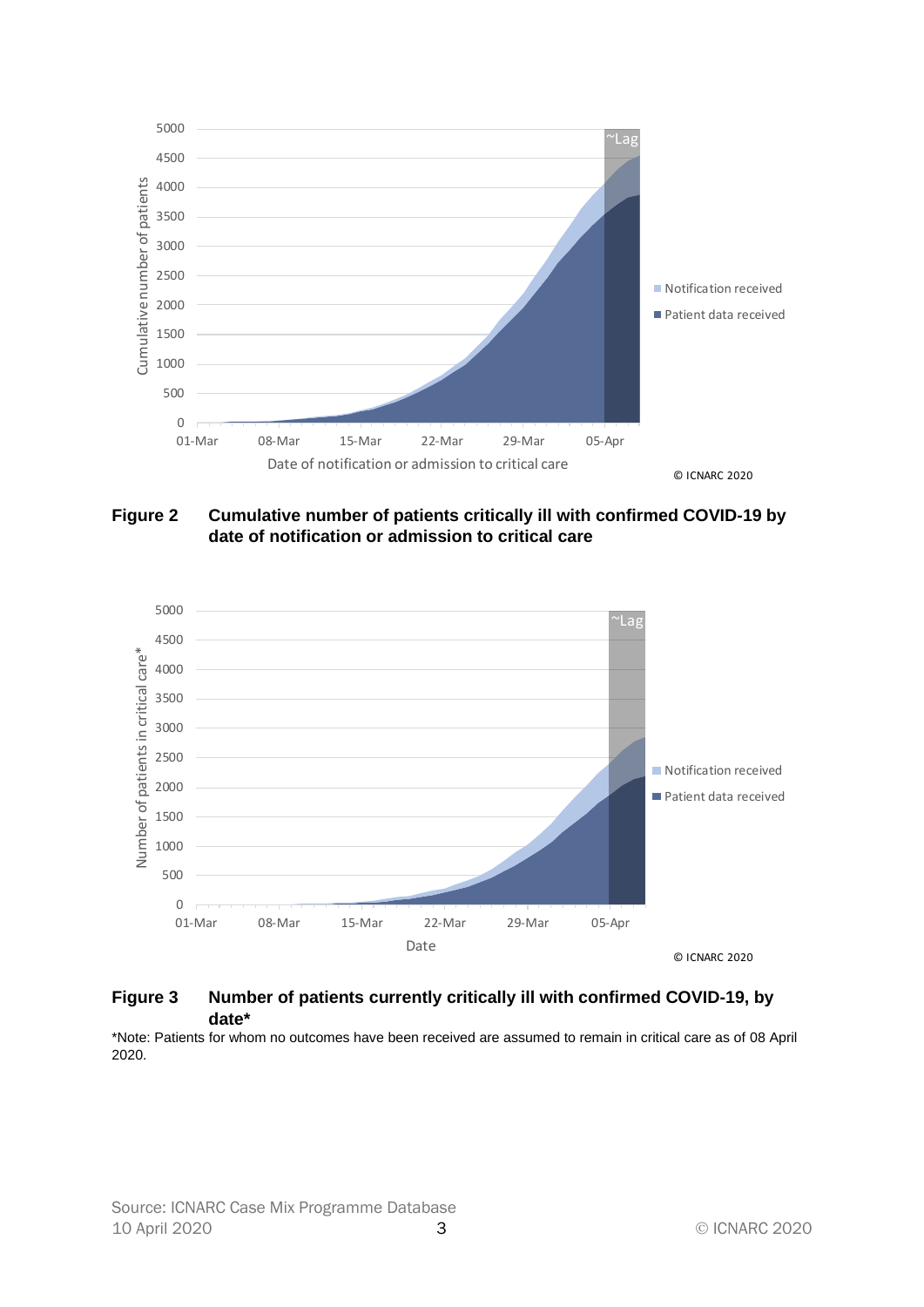

#### <span id="page-3-1"></span>**Figure 4 Admissions by Critical Care Network**

ODN: Organisational Delivery Network; CCN: Critical Care Network.

# <span id="page-3-0"></span>Characteristics of patients

Characteristics of patients critically ill with confirmed COVID-19 are summarised in [Table 1](#page-4-0) and [Table 2](#page-5-0) and compared with an historic cohort of patients critically ill with viral pneumonia (non-COVID-19) during the years 2017-19. The distribution of age and sex is presented in [Figure 5,](#page-5-1) the distribution of ethnicity is presented in [Figure 6](#page-6-0) and the distribution of body mass index (BMI) is presented in [Figure 7.](#page-6-1)

Characteristics for patients critically ill with confirmed COVID-19 who received advanced respiratory support at any point during critical care, and who received basic respiratory support only at any point during critical care, are summarised in [Table 3.](#page-7-0) [Definitions](#page-15-0) of respiratory support are provided on page [16.](#page-15-0)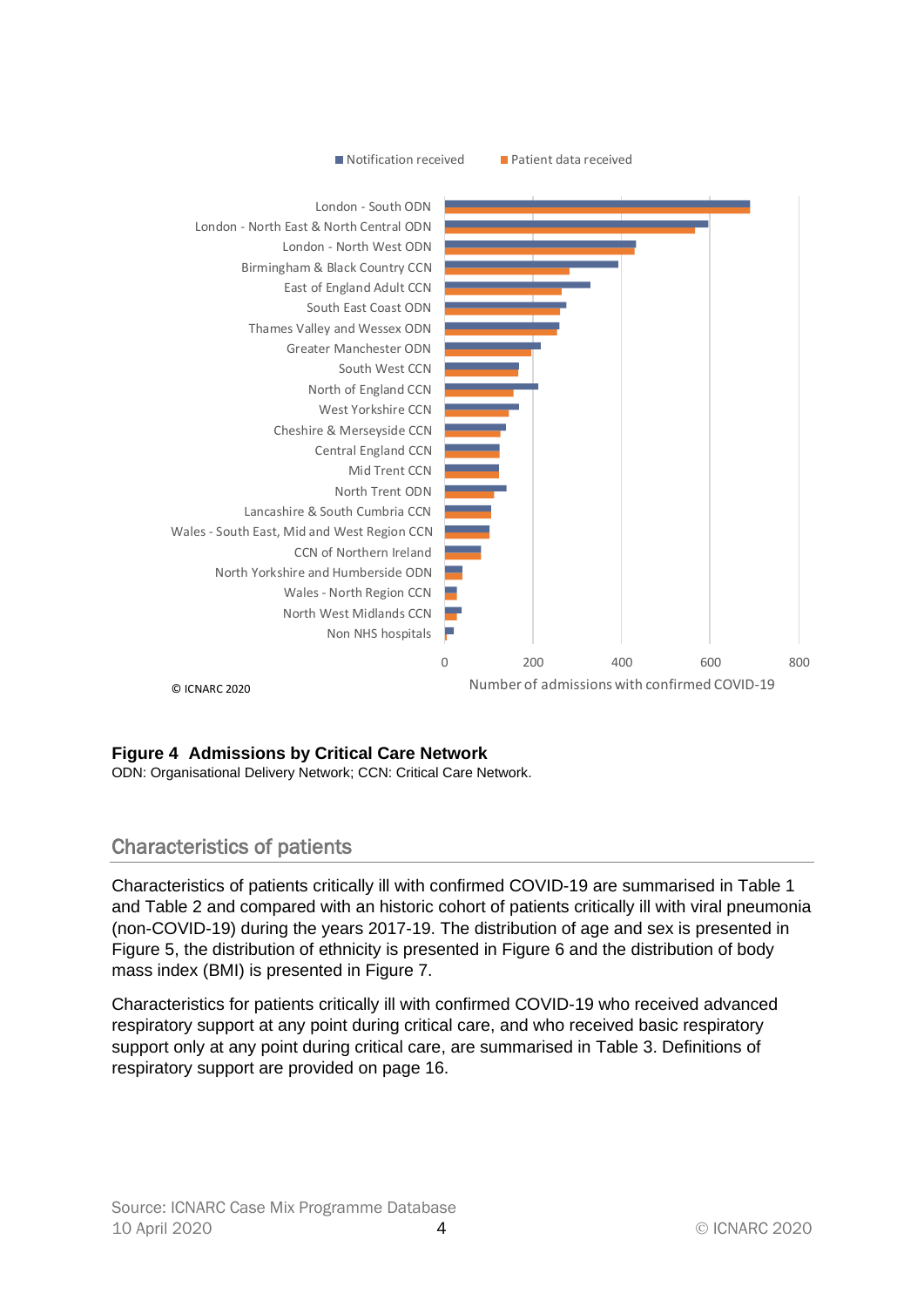| <b>Demographics</b>                                             | <b>Patients with</b><br>confirmed COVID-19<br>and 24h data<br>$(N=3883)$ | <b>Patients with viral</b><br>pneumonia<br>(non-COVID-19), 2017-19<br>$(N=5782)$ |
|-----------------------------------------------------------------|--------------------------------------------------------------------------|----------------------------------------------------------------------------------|
| Age at admission (years) [N=3882]                               |                                                                          |                                                                                  |
| Mean (SD)                                                       | 59.8 (12.7)                                                              | 58.0 (17.4)                                                                      |
| Median (IQR)                                                    | 61 (52, 69)                                                              | 61 (48, 71)                                                                      |
| Sex, n (%) [N=3879]                                             |                                                                          |                                                                                  |
| Female                                                          | 1068 (27.5)                                                              | 2641 (45.7)                                                                      |
| Male                                                            | 2811 (72.5)                                                              | 3141 (54.3)                                                                      |
| Currently or recently pregnant, n (% of females) [N=1005]       |                                                                          |                                                                                  |
| Currently pregnant                                              | 10(1.0)                                                                  | 58 (2.2)                                                                         |
| Recently pregnant (within 6 weeks)                              | 13(1.3)                                                                  | 29(1.1)                                                                          |
| Not known to be pregnant                                        | 982 (97.7)                                                               | 2554 (96.7)                                                                      |
| Ethnicity, n (%) [N=3370]                                       |                                                                          |                                                                                  |
| White                                                           | 2236 (66.4)                                                              | 4951 (88.4)                                                                      |
| Mixed                                                           | 44 (1.3)                                                                 | 52 (0.9)                                                                         |
| Asian                                                           | 486 (14.4)                                                               | 325(5.8)                                                                         |
| <b>Black</b>                                                    | 402 (11.9)                                                               | 155 (2.8)                                                                        |
| Other                                                           | 202 (6.0)                                                                | 117(2.1)                                                                         |
| Body mass index, n (%) [N=3265]                                 |                                                                          |                                                                                  |
| < 18.5                                                          | 21(0.6)                                                                  | 310(5.5)                                                                         |
| $18.5 - 25$                                                     | 842 (25.8)                                                               | 1933 (34.2)                                                                      |
| $25 - 30$                                                       | 1144 (35.0)                                                              | 1691 (29.9)                                                                      |
| $30 - 40$                                                       | 1023 (31.3)                                                              | 1330 (23.5)                                                                      |
| $40+$                                                           | 235(7.2)                                                                 | 394 (7.0)                                                                        |
| <b>Medical history</b>                                          |                                                                          |                                                                                  |
| Dependency prior to admission to acute hospital, n (%) [N=3516] |                                                                          |                                                                                  |
| Able to live without assistance in daily activities             | 3276 (93.2)                                                              | 4244 (73.6)                                                                      |
| Some assistance with daily activities                           | 237(6.7)                                                                 | 1392 (24.1)                                                                      |
| Total assistance with all daily activities                      | 3(0.1)                                                                   | 134(2.3)                                                                         |
| Very severe comorbidities*, n (%) [N=3606]                      |                                                                          |                                                                                  |
| Cardiovascular                                                  | 9(0.2)                                                                   | 78 (1.4)                                                                         |
| Respiratory                                                     | 27(0.7)                                                                  | 295(5.1)                                                                         |
| Renal                                                           | 51(1.4)                                                                  | 120(2.1)                                                                         |
| Liver                                                           | 7(0.2)                                                                   | 54 (0.9)                                                                         |
| Metastatic disease                                              | 12(0.3)                                                                  | 68 (1.2)                                                                         |
| Haematological malignancy                                       | 34(0.9)                                                                  | 268 (4.6)                                                                        |
| Immunocompromise                                                | 96(2.7)                                                                  | 503 (8.7)                                                                        |
| Prior hospital length of stay                                   |                                                                          |                                                                                  |
| Mean (SD)                                                       | 2.1(7.6)                                                                 | 3.1(13.4)                                                                        |
| Median (IQR)                                                    | 1(0, 2)                                                                  | 1(0, 2)                                                                          |
| CPR within previous 24h, n (%) [N=3664]                         |                                                                          |                                                                                  |
| In the community                                                | 18(0.5)                                                                  | 21(0.6)                                                                          |
| In hospital                                                     | 16(0.4)                                                                  | 85(2.3)                                                                          |

# <span id="page-4-0"></span>**Table 1 Patient characteristics: Demographics and medical history**

\* See Definitions on page [16](#page-14-0)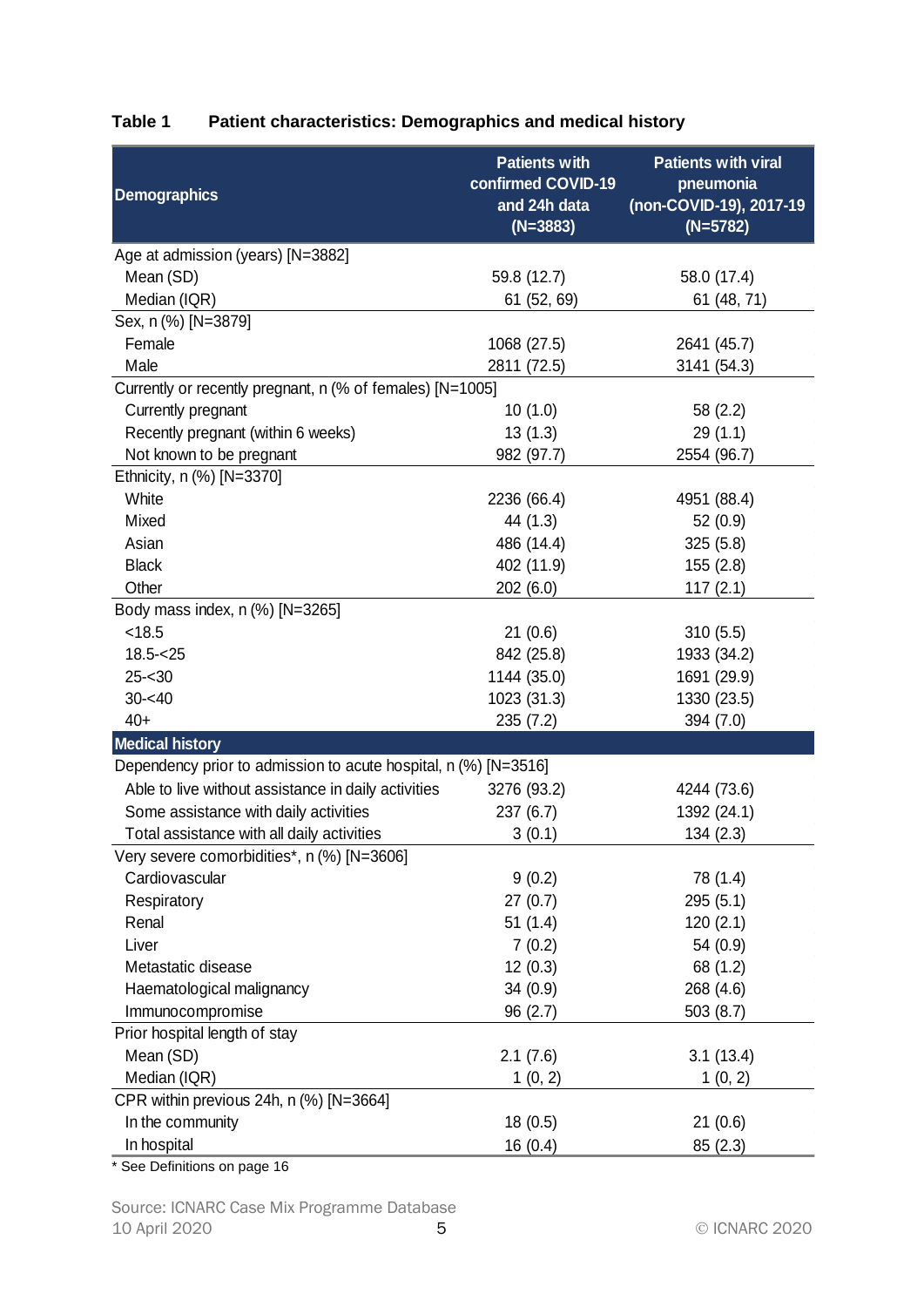#### <span id="page-5-0"></span>**Table 2 Patient characteristics: Indicators of acute severity\***

| Indicator                                                     | <b>Patients with</b><br>confirmed COVID-19<br>and 24h data<br>$(N=3883)$ | <b>Patients with viral</b><br>pneumonia<br>(non-COVID-19), 2017-19<br>$(N=5782)$ |
|---------------------------------------------------------------|--------------------------------------------------------------------------|----------------------------------------------------------------------------------|
| Mechanically ventilated within first 24h, n (%)<br>$[N=3883]$ | 2291 (59.0)                                                              | 2482 (43.0)                                                                      |
| APACHE II Score [N=3447]                                      |                                                                          |                                                                                  |
| Mean (SD)                                                     | 14.2(5.2)                                                                | 17.2(6.3)                                                                        |
| Median (IQR)                                                  | 14 (11, 17)                                                              | 17 (13, 21)                                                                      |
| PaO2/FiO2 ratio (kPa), median (IQR) [N=3214]                  | 16.6 (11.8, 22.3)                                                        | 18.0 (11.6, 26.4)                                                                |
| PaO2/FiO2 ratio, n (%) [N=3214]                               |                                                                          |                                                                                  |
| $<$ 13.3 kPa ( $<$ 100 mmHg)                                  | 1047 (32.6)                                                              | 1819 (33.3)                                                                      |
| 13.3-26.6 kPa (100-200 mmHg)                                  | 1705 (53.0)                                                              | 2318 (42.4)                                                                      |
| $≥ 26.7$ kPa ( $≥ 200$ mmHg)                                  | 462 (14.4)                                                               | 1328 (24.3)                                                                      |

\* See Definitions on page [16.](#page-14-0) Based on data from the first 24 hours following commencement of management by the critical care team



#### <span id="page-5-1"></span>**Figure 5 Age and sex distribution of patients critically ill with confirmed COVID-19**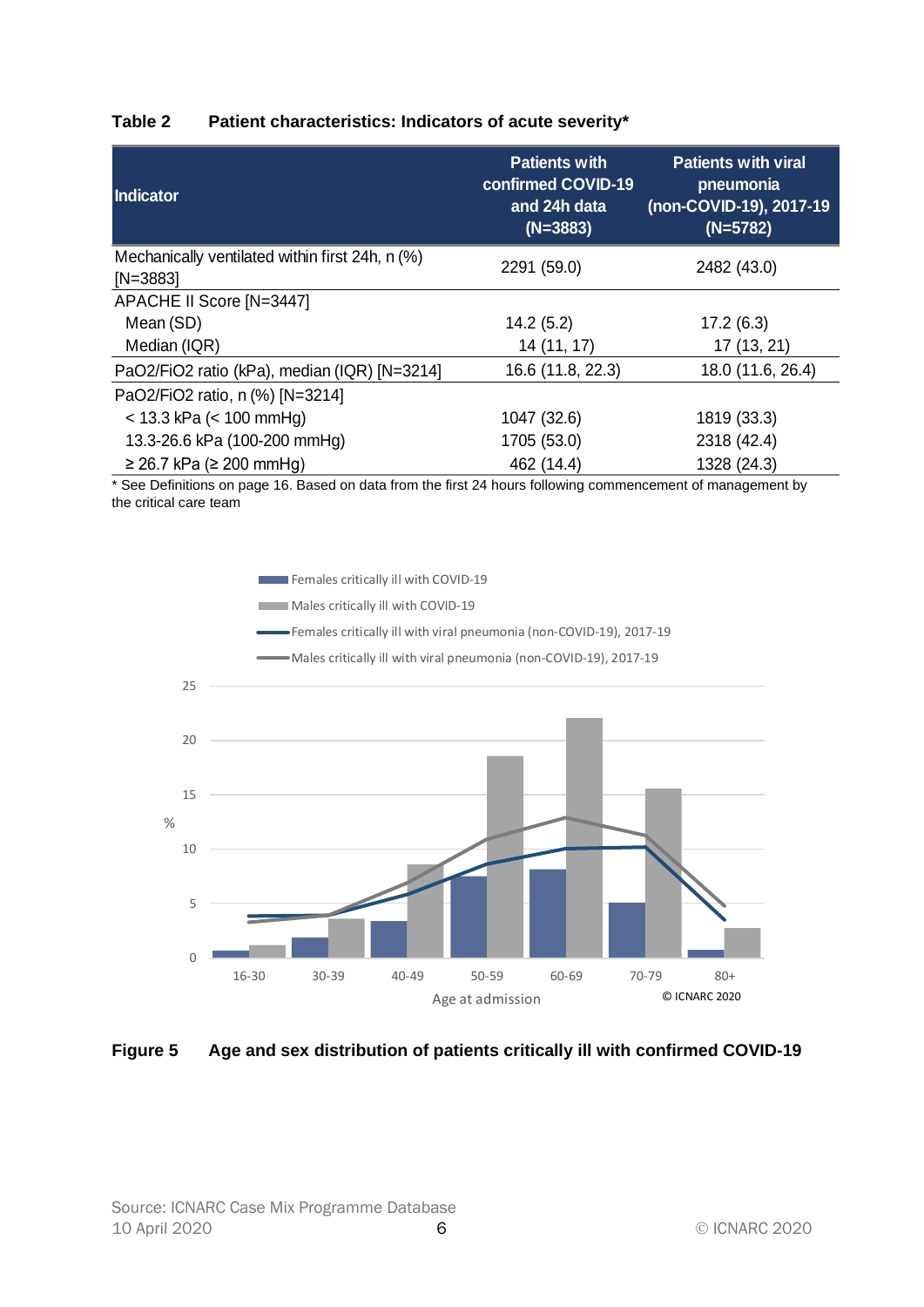

<span id="page-6-0"></span>



<span id="page-6-1"></span>**Figure 7 BMI distribution of patients critically ill with confirmed COVID-19**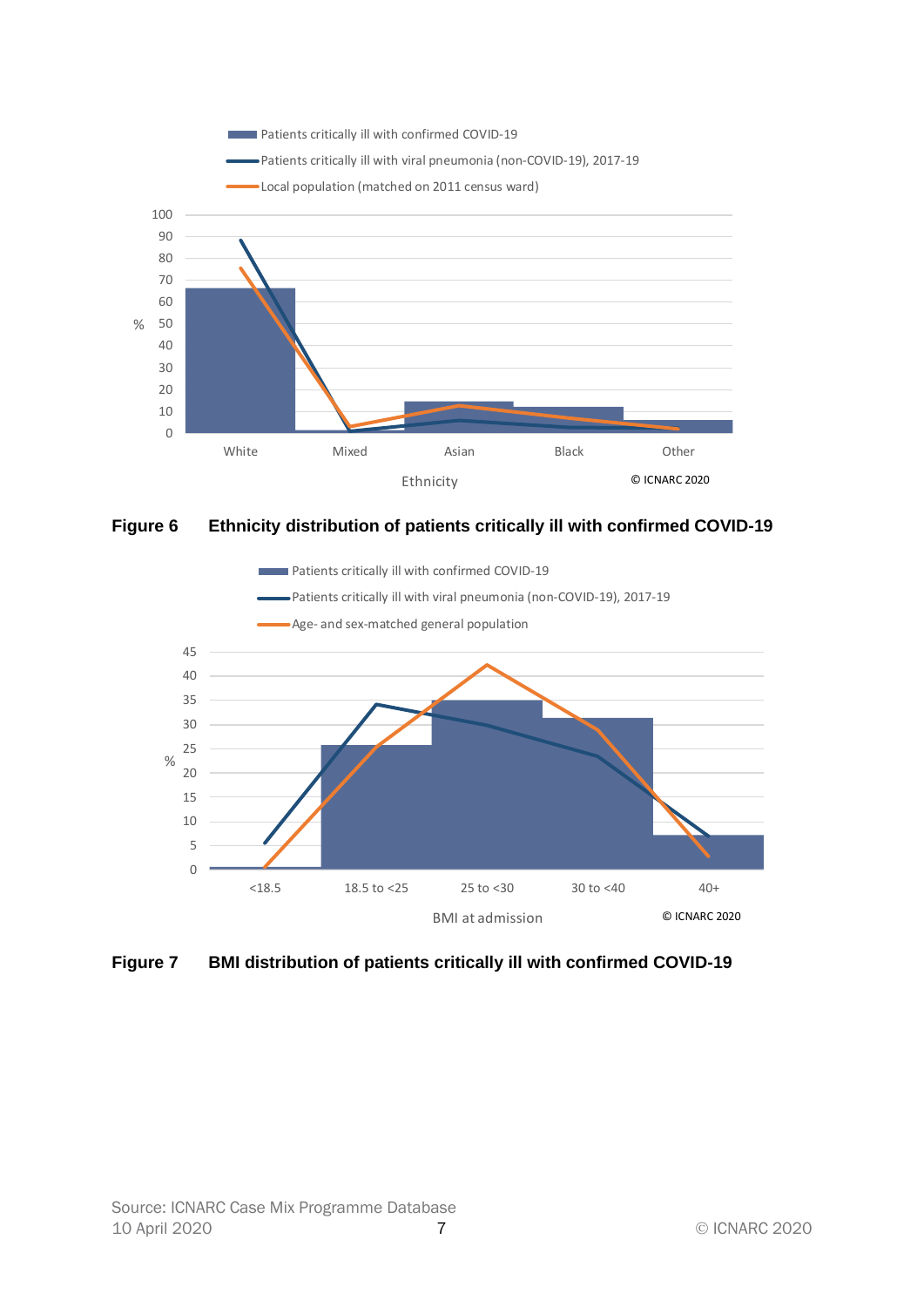### <span id="page-7-0"></span>**Table 3 Patient characteristics: Demographics and medical history, by type of respiratory support received\***

|                                                                 | <b>Patients receiving</b> | <b>Patients receiving</b> |
|-----------------------------------------------------------------|---------------------------|---------------------------|
| <b>Demographics</b>                                             | advanced                  | only basic respiratory    |
|                                                                 | respiratory support       | <b>support</b>            |
|                                                                 | $(N=1053)$                | $(N=444)$                 |
| Age at admission (years) [N=1497]                               |                           |                           |
| Mean (SD)                                                       | 61.9 (13.2)               | 60.9 (14.3)               |
| Median (IQR)                                                    | 64 (55, 72)               | 62 (51, 73)               |
| Sex, n (%) [N=1496]                                             |                           |                           |
| Female                                                          | 284 (27.0)                | 135 (30.4)                |
| Male                                                            | 768 (73.0)                | 309 (69.6)                |
| Currently or recently pregnant, n (% of females) [N=411]        |                           |                           |
| Currently pregnant                                              | 2(0.7)                    | 0(0.0)                    |
| Recently pregnant (within 6 weeks)                              | 4(1.4)                    | 1(0.8)                    |
| Not known to be pregnant                                        | 272 (97.8)                | 132 (99.2)                |
| Ethnicity, n (%) [N=1341]                                       |                           |                           |
| White                                                           | 623 (66.8)                | 309 (75.7)                |
| Mixed                                                           | 8(0.9)                    | 4(1.0)                    |
| Asian                                                           | 123 (13.2)                | 44 (10.8)                 |
| <b>Black</b>                                                    | 128 (13.7)                | 34(8.3)                   |
| Other                                                           | 51(5.5)                   | 17(4.2)                   |
| Body mass index, n (%) [N=1343]                                 |                           |                           |
| < 18.5                                                          | 9(1.0)                    | 4(1.0)                    |
| $18.5 - 25$                                                     | 231 (24.6)                | 111 (27.5)                |
| $25 - 30$                                                       | 341 (36.3)                | 151 (37.5)                |
| $30 - 40$                                                       | 279 (29.7)                | 100 (24.8)                |
| $40+$                                                           | 80(8.5)                   | 37(9.2)                   |
| <b>Medical history</b>                                          |                           |                           |
| Dependency prior to admission to acute hospital, n (%) [N=1431] |                           |                           |
| Able to live without assistance in daily activities             | 900 (90.3)                | 375 (86.4)                |
| Some assistance with daily activities                           | 95 (9.5)                  | 59 (13.6)                 |
| Total assistance with all daily activities                      | 2(0.2)                    | 0(0.0)                    |
| Very severe comorbidities*, n (%) [N=1446]                      |                           |                           |
| Cardiovascular                                                  | 2(0.2)                    | 2(0.5)                    |
| Respiratory                                                     | 8(0.8)                    | 5(1.1)                    |
| Renal                                                           | 19 (1.9)                  | 11(2.5)                   |
| Liver                                                           | 3(0.3)                    | 0(0.0)                    |
| Metastatic disease                                              | 4(0.4)                    | 3(0.7)                    |
| Haematological malignancy                                       | 7(0.7)                    | 12(2.7)                   |
| Immunocompromise                                                | 27(2.7)                   | 16(3.7)                   |
| Prior hospital length of stay [N=1491]                          |                           |                           |
| Mean (SD)                                                       | 2.0(5.8)                  | 3.2(11.4)                 |
| Median (IQR)                                                    | 1(0, 2)                   | 1(0, 3)                   |
| CPR within previous 24h, n (%) [N=1478]                         |                           |                           |
| In the community                                                | 8(0.2)                    | 2(0.1)                    |
| In hospital                                                     | 12(0.3)                   | 0(0.0)                    |

\* See Definitions on page [16.](#page-14-0) Patients receiving no respiratory support excluded due to small numbers.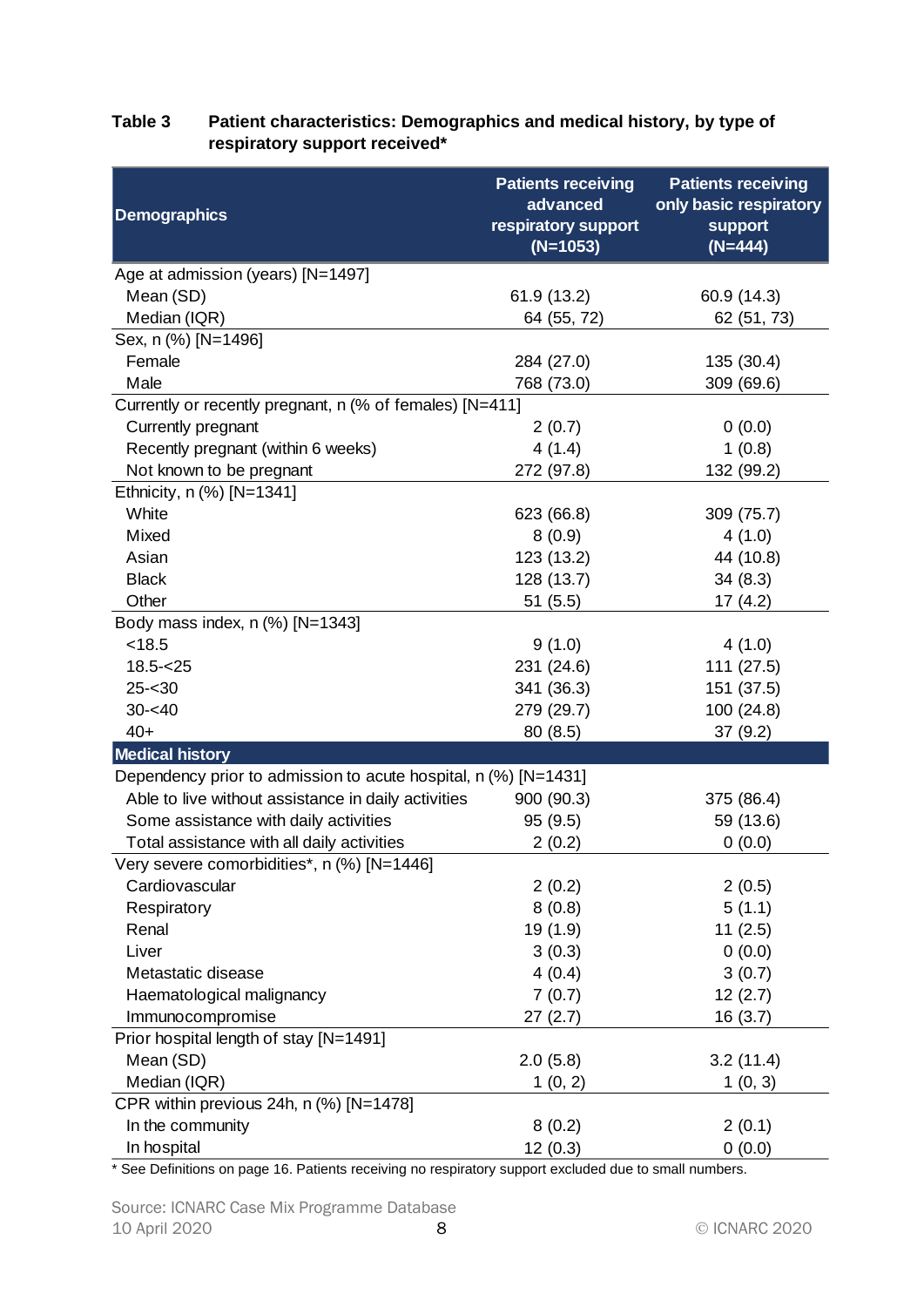#### **Table 4 Patient characteristics: Indicators of acute severity, by type of respiratory support received\***

| Indicator                                                     | <b>Patients receiving</b><br>advanced<br>respiratory support<br>$(N=1053)$ | <b>Patients receiving</b><br>only basic respiratory<br><b>support</b><br>$(N=444)$ |
|---------------------------------------------------------------|----------------------------------------------------------------------------|------------------------------------------------------------------------------------|
| Mechanically ventilated within first 24h, n (%)<br>$[N=1497]$ | 858 (81.5)                                                                 |                                                                                    |
| APACHE II Score [N=1424]                                      |                                                                            |                                                                                    |
| Mean (SD)                                                     | 15.6(5.3)                                                                  | 13.7(4.6)                                                                          |
| Median (IQR)                                                  | 15 (12, 19)                                                                | 14 (11, 17)                                                                        |
| PaO2/FiO2 ratio† (kPa), median (IQR) [N=1359]                 | 16.3 (11.3, 22.8)                                                          | 18.0 (13.2, 23.7)                                                                  |
| PaO2/FiO2 ratio†, n(%) [N=1359]                               |                                                                            |                                                                                    |
| $<$ 13.3 kPa ( $<$ 100 mmHg)                                  | 350 (35.6)                                                                 | 102(27.1)                                                                          |
| 13.3-26.6 kPa (100-200 mmHg)                                  | 480 (48.9)                                                                 | 214 (56.8)                                                                         |
| $≥ 26.7$ kPa ( $≥ 200$ mmHg)                                  | 152 (15.5)                                                                 | 61(16.2)                                                                           |

\* See Definitions on page [16.](#page-14-0) Patients receiving no respiratory support excluded due to small numbers. Based on data from the first 24 hours following commencement of management by the critical care team. †Derived from the arterial blood gas with the lowest  $PaO<sub>2</sub>$  from the first 24 hours.

# <span id="page-8-0"></span>Outcomes, length of stay and organ support

Critical care unit outcomes have been received for only 1689 (of 3883) patients, of whom 871 patients have died and 818 have been discharged alive from critical care [\(Figure 8](#page-9-0) and [Figure 9\)](#page-9-1). Length of stay in critical care and duration of organ support in critical care are summarised in [Table 5](#page-10-0) and compared with an historic cohort of patients critically ill with viral pneumonia (non-COVID-19) during the years 2017-19. Receipt and duration of organ support are summarised graphically in [Figure 10](#page-11-0) and in [Figure 11,](#page-11-1) respectively.

Please note that [Figure 9](#page-9-1) will be biased towards longer lengths of stay in critical care due to the time lag in notification of a patients' discharge or death, while [Table 5,](#page-10-0) [Figure 10](#page-11-0) and [Figure 11](#page-11-1) will be biased towards patients with shorter lengths of stay in critical care due to the emerging nature of the UK epidemic. [Figure 8](#page-9-0) and [Figure 9](#page-9-1) assume that patients are still in critical care unless ICNARC has been notified otherwise, and [Table 5,](#page-10-0) [Figure 10](#page-11-0) and [Figure 11](#page-11-1) include only those patients who have died or have been discharged from critical care.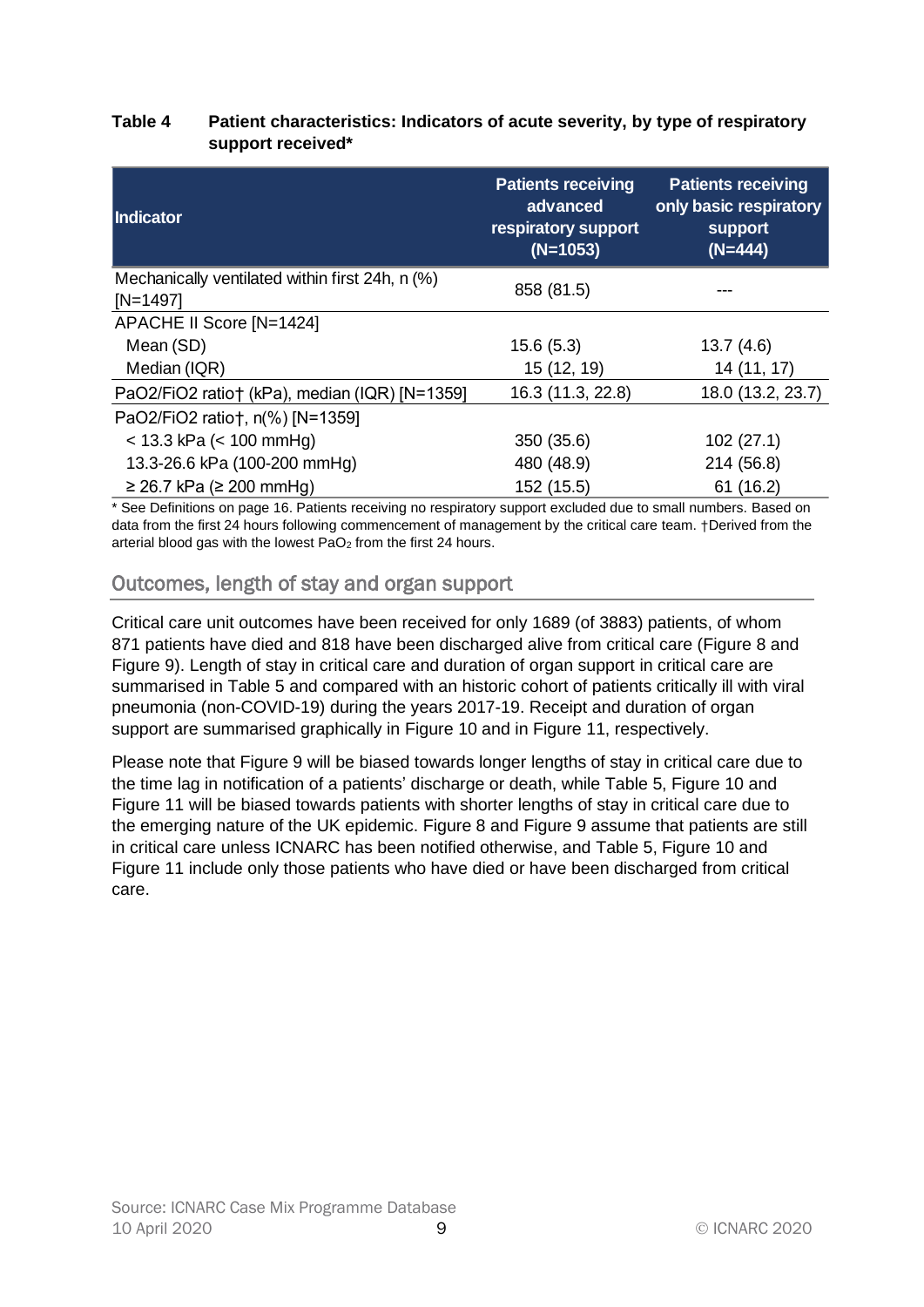

<span id="page-9-0"></span>**Figure 8 Cumulative patient outcomes, by date**



#### <span id="page-9-1"></span>**Figure 9 30-day survival among patients with at least 24h data received**

Note: Due to the time lag in notification of patients' discharge or death, this figure is expected to be biased towards *longer* lengths of stay in critical care. Patients who are still in critical care are included only for the period in which they are known to have been in critical care, i.e. from their date of admission until yesterday. The numbers of patients available for reporting (in brackets) are the number of patients who are known to have either died or been discharged on or before that time point plus the number of patients known to have been still in critical care beyond that time point. Due to the emerging nature of the UK epidemic, the total number of patients available for reporting becomes smaller at longer lengths of follow-up. Compared with the survival statistics presented in [Table 5](#page-10-0) and [Table 6,](#page-13-0) this approach makes better use of all available data, including data about patients who are still in critical care.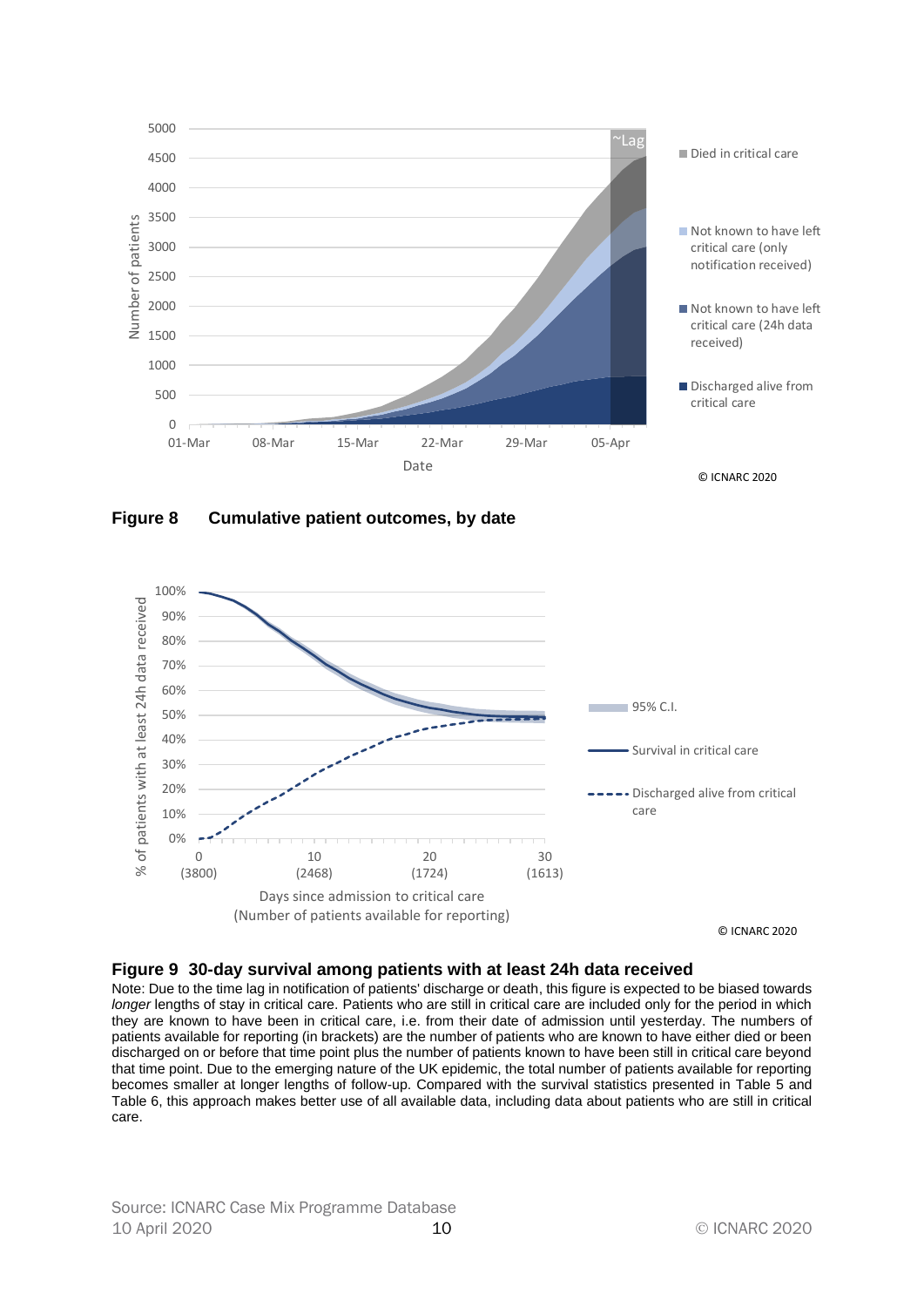#### <span id="page-10-0"></span>**Table 5 Outcome, length of stay and organ support\* for patients admitted to critical care with confirmed COVID-19**

| <b>Critical care unit outcome</b>                          | <b>Patients with</b><br>confirmed COVID-19<br>and critical care<br>outcome reported<br>$(N=1689)$ |         | <b>Patients with viral</b><br>pneumonia<br>(non-COVID-19),<br>2017-19<br>$(N=5367)$ |         |
|------------------------------------------------------------|---------------------------------------------------------------------------------------------------|---------|-------------------------------------------------------------------------------------|---------|
| Outcome at end of critical care, n (%)                     |                                                                                                   |         |                                                                                     |         |
| Alive                                                      | 818                                                                                               | (48.4)  | 4184                                                                                | (78.0)  |
| Dead                                                       | 871                                                                                               | (51.6)  | 1183                                                                                | (22.0)  |
| Length of stay                                             |                                                                                                   |         |                                                                                     |         |
| Length of stay in critical care (days), median<br>(IQR)    |                                                                                                   |         |                                                                                     |         |
| <b>Survivors</b>                                           | 4                                                                                                 | (2, 8)  | 6                                                                                   | (3, 12) |
| Non-survivors                                              | 6                                                                                                 | (3, 9)  | 6                                                                                   | (2, 13) |
| Organ support (Critical Care Minimum Dataset)*             |                                                                                                   |         |                                                                                     |         |
| Receipt of organ support, at any point, n (%)              |                                                                                                   |         |                                                                                     |         |
| Advanced respiratory support                               | 1053                                                                                              | (67.7)  | 2529                                                                                | (47.1)  |
| Basic respiratory support                                  | 820                                                                                               | (52.7)  | 4375                                                                                | (81.5)  |
| Advanced cardiovascular support                            | 394                                                                                               | (25.3)  | 1178                                                                                | (21.9)  |
| Basic cardiovascular support                               | 1410                                                                                              | (90.6)  | 4978                                                                                | (92.8)  |
| Renal support                                              | 294                                                                                               | (18.9)  | 902                                                                                 | (16.8)  |
| Liver support                                              | 5                                                                                                 | (0.3)   | 44                                                                                  | (0.8)   |
| Neurological support                                       | 67                                                                                                | (4.3)   | 292                                                                                 | (5.4)   |
| Duration of organ support (calendar days),<br>median (IQR) |                                                                                                   |         |                                                                                     |         |
| Advanced respiratory support                               | 7                                                                                                 | (4, 10) | 9                                                                                   | (4, 17) |
| Total (advanced + basic) respiratory support               | 6                                                                                                 | (4, 9)  | 6                                                                                   | (3, 12) |
| Advanced cardiovascular support                            | 3                                                                                                 | (1, 4)  | 3                                                                                   | (2, 5)  |
| Total (advanced + basic) cardiovascular<br>support         | 6                                                                                                 | (4, 10) | 6                                                                                   | (3, 12) |
| Renal support                                              | 4                                                                                                 | (3, 7)  | 6                                                                                   | (3, 11) |

Note: Owing to the emerging nature of the epidemic, the sample of patients with COVID-19 represented in this table is biased towards patients with *shorter* lengths of stay in critical care prior to discharge or death (i.e. those who died or recovered quickly). This does not apply to the comparison patients with viral pneumonia (non-COVID-19), 2017-19. \* See Definitions on pag[e 16.](#page-14-0)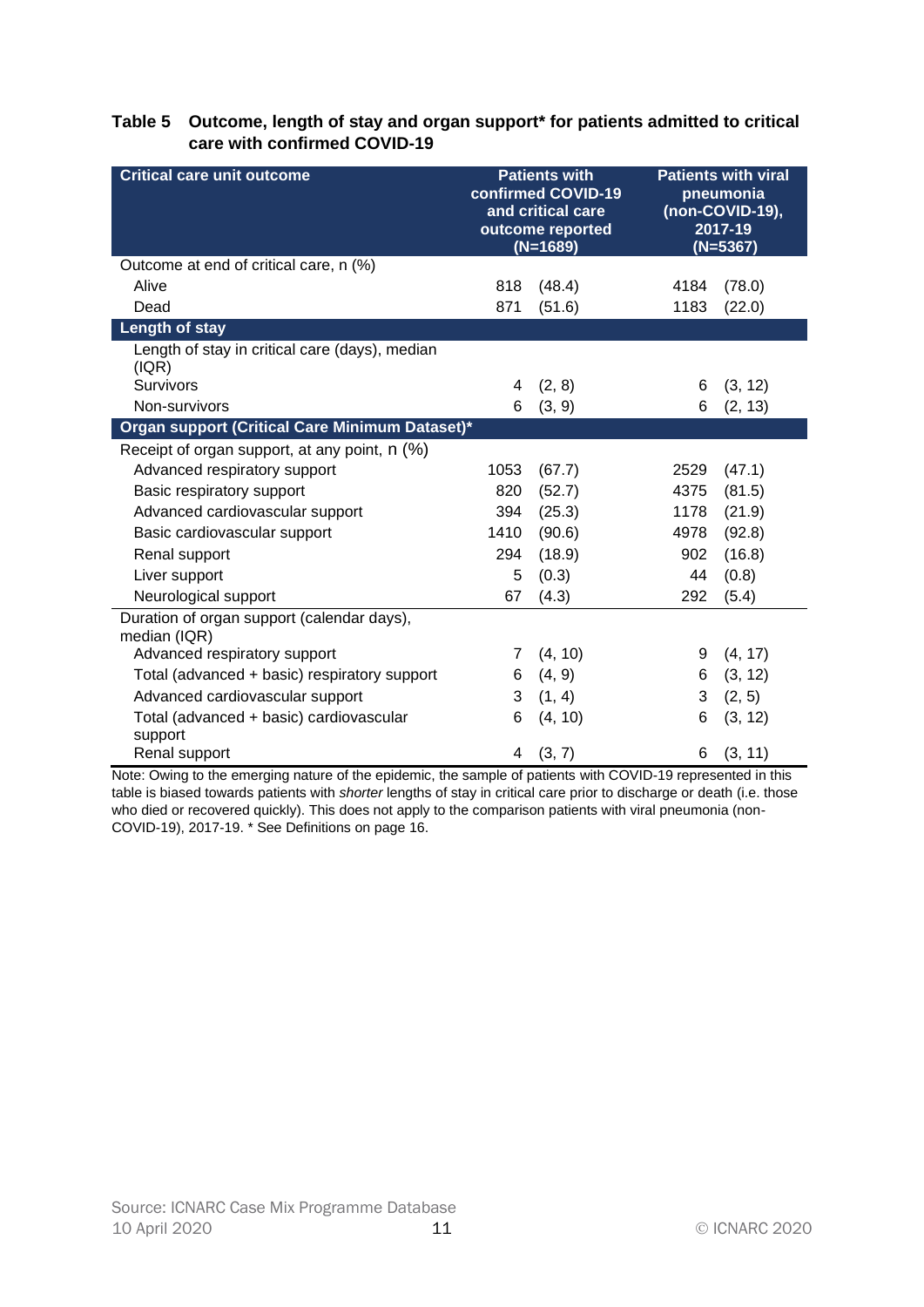

#### <span id="page-11-0"></span>**Figure 10 Percentage of patients receiving organ support\***

Note: Owing to the emerging nature of the epidemic, the sample of patients with COVID-19 represented in this table is biased towards patients with *shorter* lengths of stay in critical care prior to discharge or death (i.e. patients who died or recovered quickly). \* See Definitions on page [16.](#page-14-0)



<span id="page-11-1"></span>

Plot presents median and interquartile range, in calendar days. Owing to the emerging nature of the epidemic, the sample of patients with COVID-19 represented in this table is biased towards patients with *shorter* lengths of stay in critical care prior to discharge or death (i.e. patients who died or recovered quickly). \* See Definitions on pag[e 16.](#page-14-0)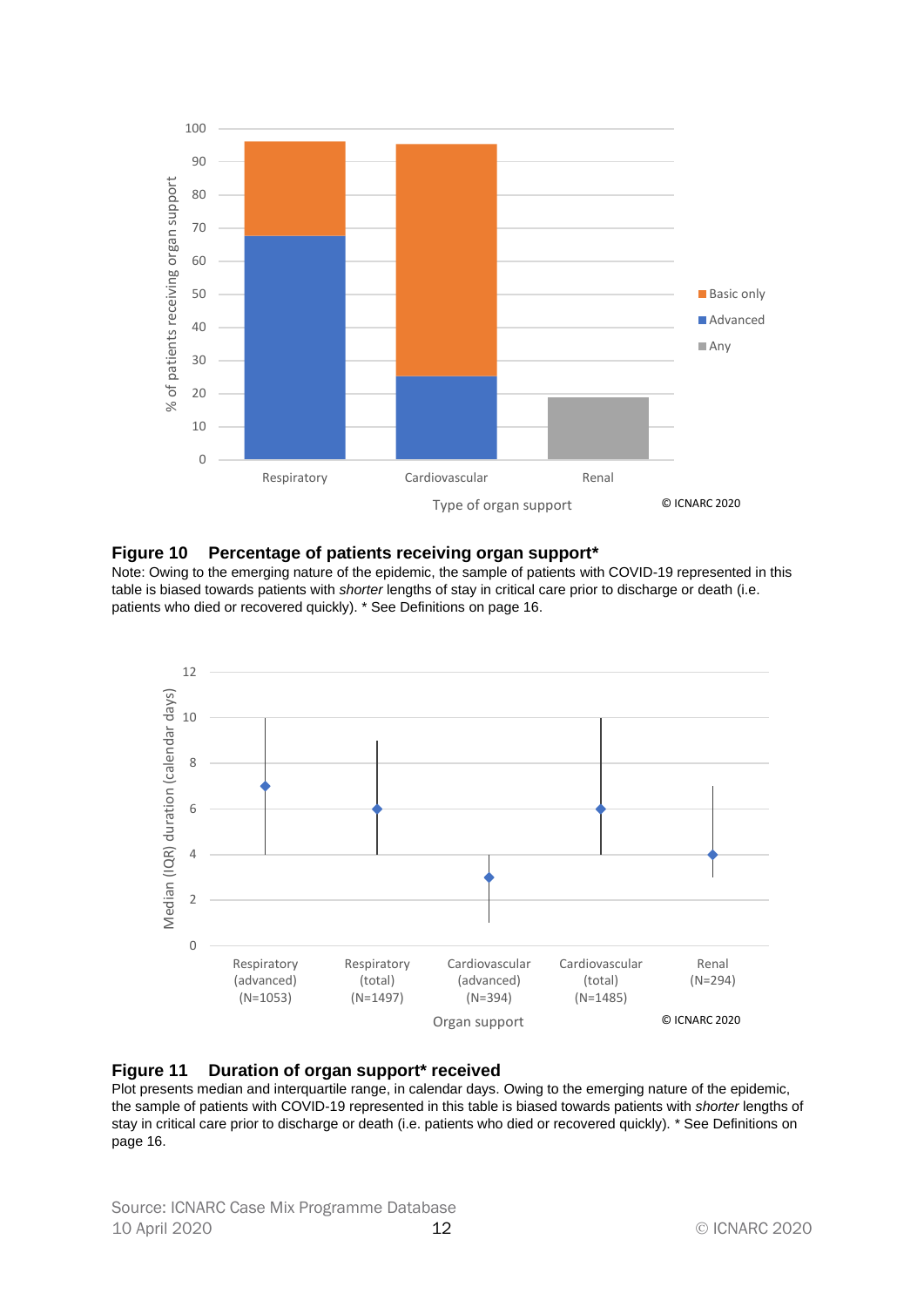# <span id="page-12-0"></span>Outcomes by patient subgroups

[Figure 12](#page-12-1) presents 30-day survival for patients that received advanced respiratory support, at any point, during critical care compared with those that received basic respiratory support only, at any point, during critical care. Critical care outcomes for patients that received advanced respiratory support at any point during critical care compared with those that received basic respiratory support only at any point during critical care are summarised in [Table 6.](#page-13-0)

Critical care outcomes for patients critically ill with COVID-19 across major patient subgroups are summarised in [Table 7](#page-14-1) and compared with an historic cohort of patients critically ill with viral pneumonia (non-COVID-19) during the years 2017-19.



#### <span id="page-12-1"></span>**Figure 12 30-day survival, by mechanical ventilation during the first 24 hours**

Patients who are still in critical care are included only for the period in which they are known to have been in critical care, i.e. from their date of admission until yesterday. The numbers of patients available for reporting (in brackets) are the number of patients who are known to have either died or been discharged on or before that time point plus the number of patients known to have been still in critical care beyond that time point. Due to the emerging nature of the UK epidemic, the total number of patients available for reporting becomes smaller at longer lengths of follow-up. Compared with the survival statistics presented in [Table 5](#page-10-0) and [Table 6,](#page-13-0) this approach makes better use of all available data, including data about patients who are still in critical care.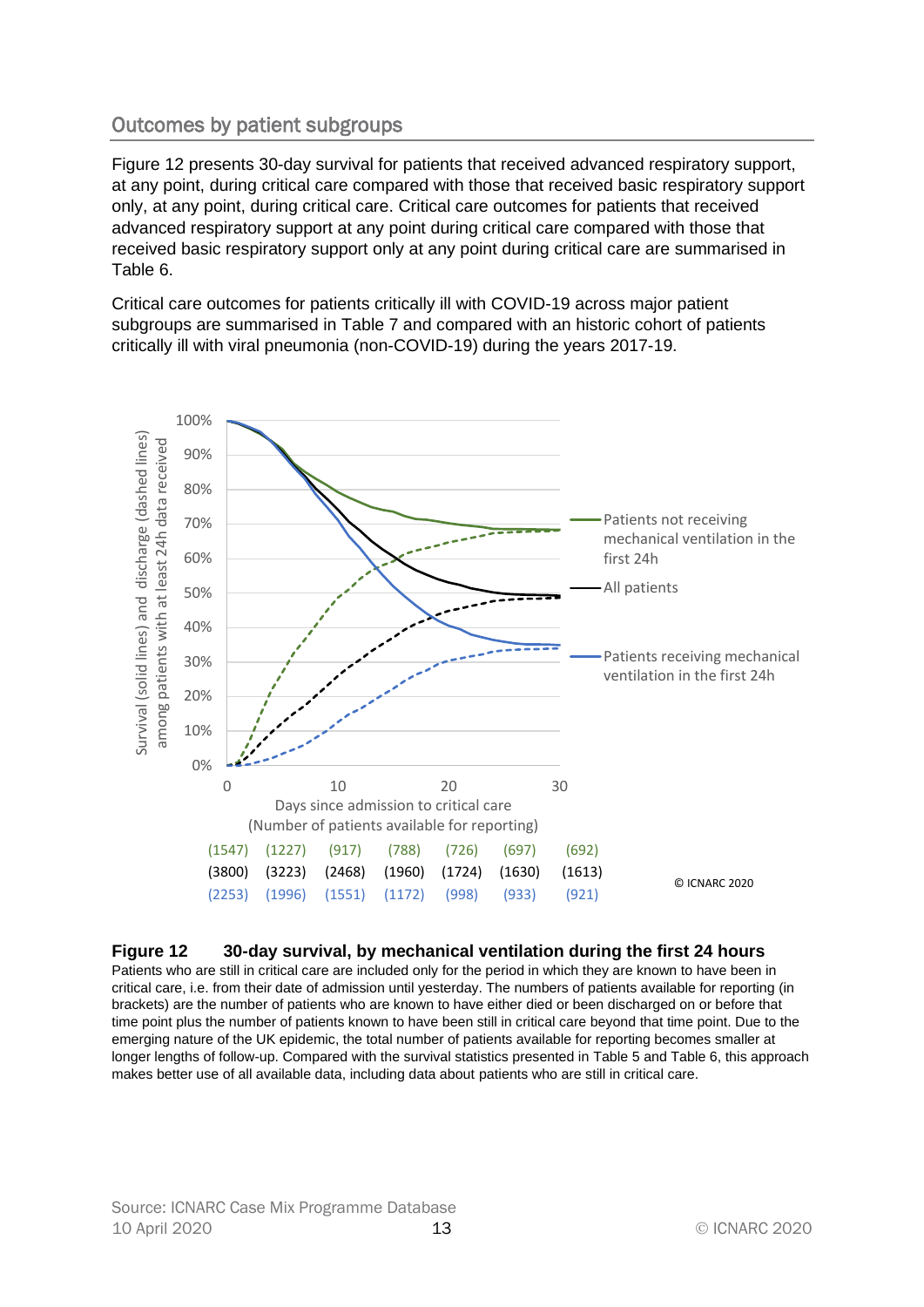<span id="page-13-0"></span>

| Table 6 | Critical care outcomes, by type of respiratory support received* |  |  |
|---------|------------------------------------------------------------------|--|--|
|         |                                                                  |  |  |

| <b>Critical care unit outcome</b>                          | <b>Patients receiving</b><br>advanced respiratory<br>support*<br>$(N=1053)$ |          | <b>Patients receiving only</b><br>basic respiratory<br>support*<br>$(N=444)$ |          |
|------------------------------------------------------------|-----------------------------------------------------------------------------|----------|------------------------------------------------------------------------------|----------|
| Outcome at end of critical care, n (%)                     |                                                                             |          |                                                                              |          |
| Alive                                                      | 355                                                                         | (33.7)   | 358                                                                          | (80.6)   |
| Dead                                                       | 698                                                                         | (66.3)   | 86                                                                           | (19.4)   |
| <b>Length of stay</b>                                      |                                                                             |          |                                                                              |          |
| Length of stay in critical care (days), median<br>( IQR)   |                                                                             |          |                                                                              |          |
| Survivors                                                  | 8                                                                           | (5, 12)  | 3                                                                            | (2, 5)   |
| Non-survivors                                              | 6                                                                           | (4, 9)   | 3                                                                            | (2, 5)   |
| Organ support (Critical Care Minimum Dataset)*             |                                                                             |          |                                                                              |          |
| Receipt of organ support, at any point, n (%)              |                                                                             |          |                                                                              |          |
| Advanced respiratory support                               | 1053                                                                        | (100.0)  |                                                                              |          |
| Basic respiratory support                                  | 376                                                                         | (35.7)   | 444                                                                          | (100.0)  |
| Advanced cardiovascular support                            | 384                                                                         | (36.5)   | 8                                                                            | (1.8)    |
| Basic cardiovascular support                               | 973                                                                         | (92.4)   | 413                                                                          | (93.0)   |
| Renal support                                              | 277                                                                         | (26.3)   | 13                                                                           | (2.9)    |
| Liver support                                              | 5                                                                           | (0.5)    | $\mathbf 0$                                                                  | (0.0)    |
| Neurological support                                       | 62                                                                          | (5.9)    | 5                                                                            | (1.1)    |
| Duration of organ support (calendar days),<br>median (IQR) |                                                                             |          |                                                                              |          |
| Advanced respiratory support                               | 7                                                                           | (4, 10)  |                                                                              |          |
| Total (advanced + basic) respiratory support               | 8                                                                           | (5, 11)  | 4                                                                            | (2, 5)   |
| Advanced cardiovascular support                            | 3                                                                           | (1, 4.5) | 2                                                                            | (1, 3.5) |
| Total (advanced + basic) cardiovascular<br>support         | 8                                                                           | (5, 11)  | 4                                                                            | (3, 5)   |
| Renal support                                              | 4                                                                           | (3, 7)   | $\overline{2}$                                                               | (2, 4)   |

\* See Definitions on page [16.](#page-14-0) Patients receiving no respiratory support excluded due to small numbers.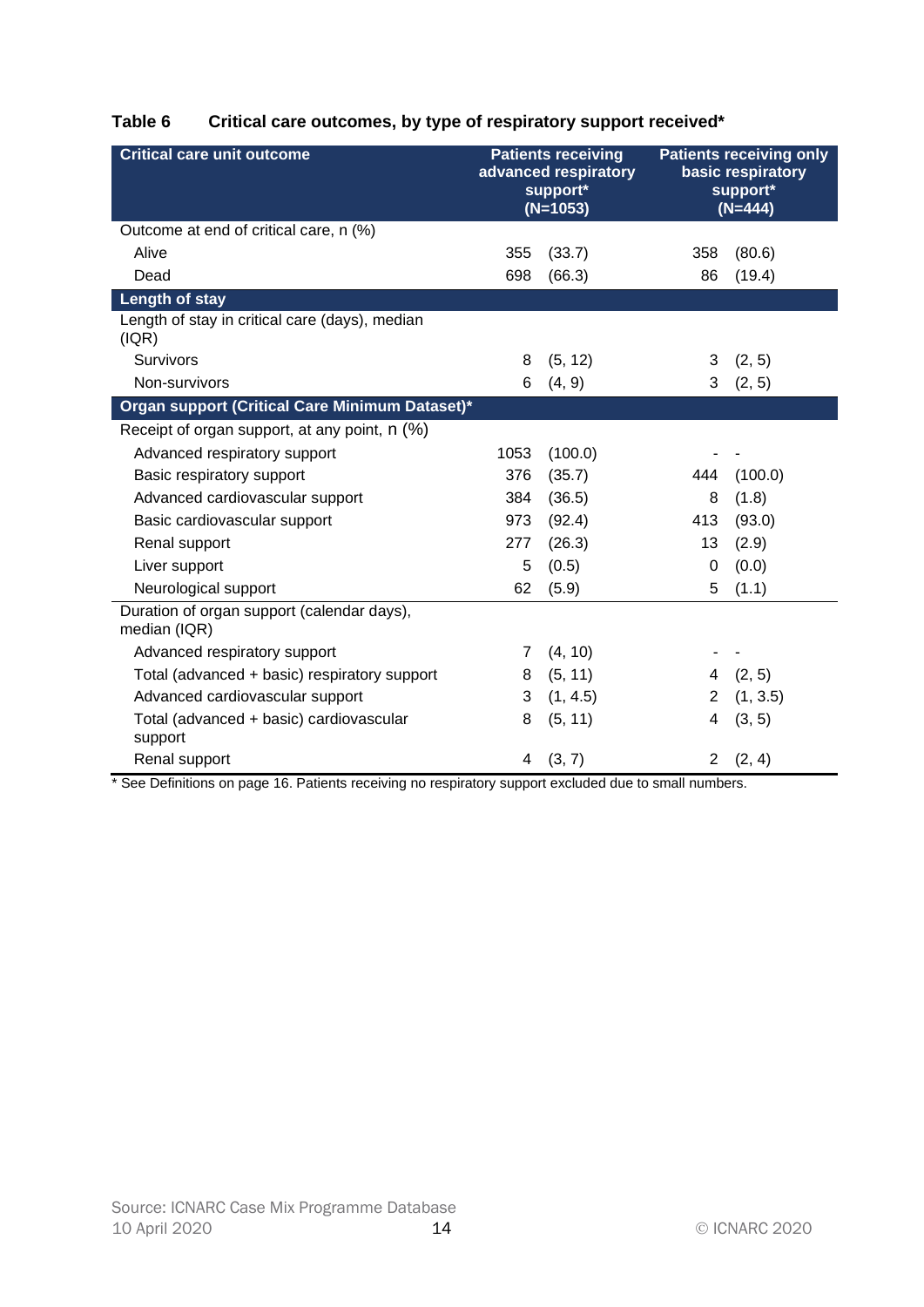| <b>Patient subgroup</b>                   | <b>Patients with confirmed COVID-19</b><br>and critical care outcome reported | <b>Patients with viral</b><br>pneumonia<br>(non-COVID-19),<br>2017-19 |                          |
|-------------------------------------------|-------------------------------------------------------------------------------|-----------------------------------------------------------------------|--------------------------|
|                                           | <b>Discharged alive</b><br>from critical care                                 | <b>Died in</b><br>critical care                                       | Died in<br>critical care |
|                                           | $n$ (%)                                                                       | $n$ (%)                                                               | $(\%)$                   |
| Age at admission (years)                  |                                                                               |                                                                       |                          |
| 16-39                                     | 102 (76.7)                                                                    | 31(23.3)                                                              | (7.5)                    |
| 40-49                                     | 131 (74.0)                                                                    | 46 (26.0)                                                             | (12.6)                   |
| 50-59                                     | 208 (58.9)                                                                    | 145(41.1)                                                             | (19.7)                   |
| 60-69                                     | 211 (43.6)                                                                    | 273 (56.4)                                                            | (26.2)                   |
| 70-79                                     | 136 (31.3)                                                                    | 298 (68.7)                                                            | (31.6)                   |
| $80+$                                     | 29 (27.1)                                                                     | 78 (72.9)                                                             | (31.5)                   |
| Sex                                       |                                                                               |                                                                       |                          |
| Female                                    | 252 (53.7)                                                                    | 217 (46.3)                                                            | (19.6)                   |
| Male                                      | 566 (46.4)                                                                    | 653 (53.6)                                                            | (24.1)                   |
| Body mass index                           |                                                                               |                                                                       |                          |
| $25$                                      | 225 (54.0)                                                                    | 192 (46.0)                                                            | (23.5)                   |
| $25 - 30$                                 | 272 (50.6)                                                                    | 266 (49.4)                                                            | (23.4)                   |
| $30 - 40$                                 | 193 (46.0)                                                                    | 227 (54.0)                                                            | (19.4)                   |
| $40+$                                     | 53 (43.1)                                                                     | 70 (56.9)                                                             | (15.3)                   |
| Assistance required with daily activities |                                                                               |                                                                       |                          |
| <b>No</b>                                 | 715 (50.5)                                                                    | 700 (49.5)                                                            | (19.9)                   |
| Yes                                       | 66 (37.3)                                                                     | 111 (62.7)                                                            | (28.0)                   |
| Any very severe comorbidities*            |                                                                               |                                                                       |                          |
| <b>No</b>                                 | 744 (49.8)                                                                    | 749 (50.2)                                                            | (19.3)                   |
| Yes                                       | 48 (38.1)                                                                     | 78 (61.9)                                                             | (33.9)                   |
| Respiratory support*†                     |                                                                               |                                                                       |                          |
| Basic only                                | 358 (80.6)                                                                    | 86 (19.4)                                                             | (11.3)                   |
| Advanced                                  | 355 (33.7)                                                                    | 698 (66.3)                                                            | (35.1)                   |

#### <span id="page-14-1"></span>**Table 7 Outcome by patient subgroups**

<span id="page-14-0"></span>Note: Owing to the emerging nature of the epidemic, the sample of patients with COVID-19 represented in this table is biased towards patients with *shorter* lengths of stay in critical care prior to discharge or death (i.e. those who died or recovered quickly). This does not apply to the comparison patients with viral pneumonia (non-COVID-19), 2017-19. \* See Definitions on pag[e 16.](#page-14-0) † Patients receiving no respiratory support excluded due to small numbers.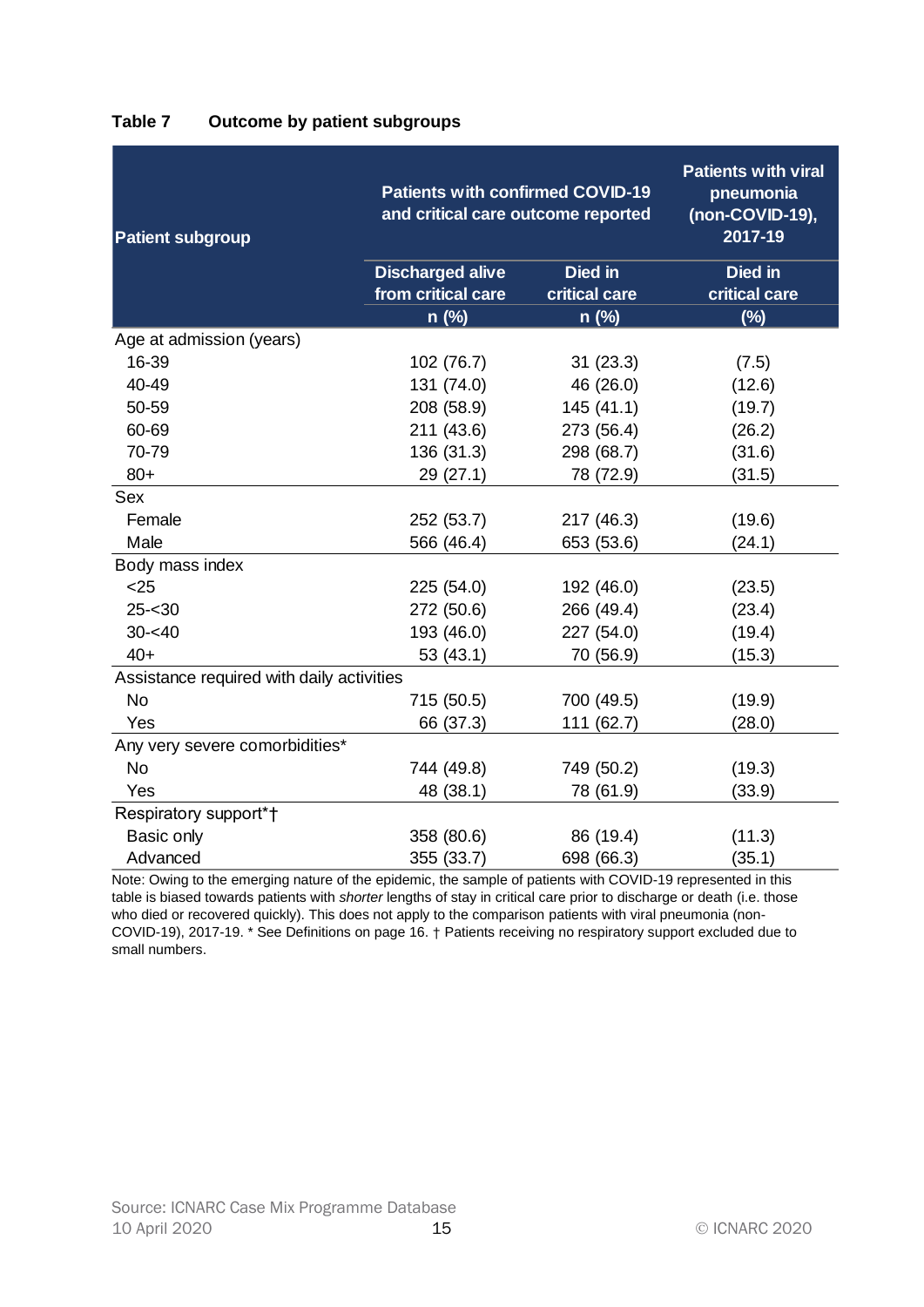## <span id="page-15-0"></span>**Definitions**

**Patients** are classified as either:

- Notification received only: ICNARC has received a notification of the patient's admission to critical care but has not received any patient data from the first 24 hours or beyond
- 24h data received only: ICNARC has received patient data relating to the first 24 hours in critical care but has not yet been notified of the patient's critical care outcome
- Critical care outcome data received: ICNARC has received submission of data relating to the patient's critical care outcome (e.g. survival, length of stay, duration of organ support) (Please note: to ensure that data are as complete and up-to-date as possible, we have begun transitioning to allow units to submit a reduced set of minimum outcome data, less than is ordinarily included in the full Case Mix Programme)
- Final outcome data received: Data have been updated with outcomes at ultimate discharge from hospital (Please note: this data is currently limited for patients with COVID-19 and not included in this report)

**Very severe comorbidities** must have been evident within the six months prior to critical care and documented at or prior to critical care:

- Cardiovascular: symptoms at rest
- Respiratory: shortness of breath with light activity or home ventilation
- Renal: renal replacement therapy for end-stage renal disease
- Liver: biopsy-proven cirrhosis, portal hypertension or hepatic encephalopathy
- Metastatic disease: distant metastases
- Haematological malignancy: acute or chronic leukaemia, multiple myeloma or lymphoma
- Immunocompromise: chemotherapy, radiotherapy or daily high dose steroid treatment in previous 6 months, HIV/AIDS or congenital immune deficiency

**Organ support** is recorded as the number of calendar days (00:00-23:59) on which the support was received at any time, defined as:

- Advanced respiratory: invasive ventilation, BPAP via trans-laryngeal tube or tracheostomy, CPAP via trans-laryngeal tube, extracorporeal respiratory support
- Basic respiratory: >50% oxygen by face mask, close observation due to potential for acute deterioration, physiotherapy/suction to clear secretions at least two-hourly, recently extubated after a period of mechanical ventilation, mask/hood CPAP/BPAP, non-invasive ventilation, CPAP via a tracheostomy, intubated to protect airway
- Advanced cardiovascular: multiple IV/rhythm controlling drugs (at least one vasoactive), continuous observation of cardiac output, intra-aortic balloon pump, temporary cardiac pacemaker
- Basic cardiovascular: central venous catheter, arterial line, single IV vasoactive/ rhythm controlling drug
- Renal: acute renal replacement therapy, renal replacement therapy for chronic renal failure where other organ support is received
- Liver: management of coagulopathy and/or portal hypertension for acute on chronic hepatocellular failure or primary acute hepatocellular failure